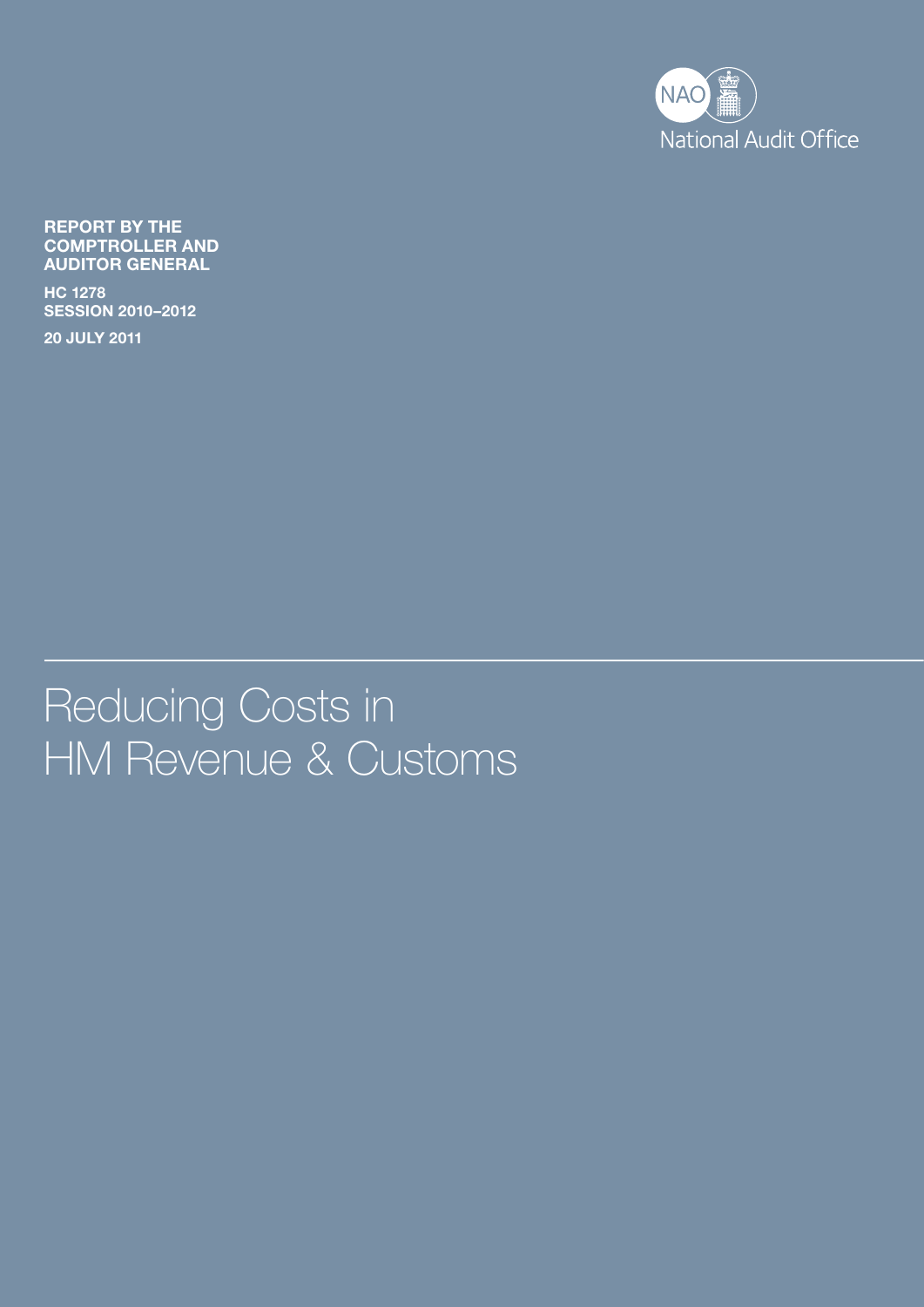## Key facts

# £3.5bn £1.6bn £7bn

HMRC's annual running costs in 2010-11, the baseline year

target total reduction in running costs over the four years to 2014-15

a year of additional tax revenues to be generated by 2014-15 from reinvesting £917 million

| £8.3 billion  | target for cumulative savings in Tax Credits, Child Benefit and other<br>welfare entitlements in 2011-15                                                                                                 |
|---------------|----------------------------------------------------------------------------------------------------------------------------------------------------------------------------------------------------------|
| £40.5 billion | 2010-11 spending on Tax Credits, Child Benefit and other<br>welfare entitlements                                                                                                                         |
| £1.6 billion  | target for cash savings in running costs over the four years to<br>2014-15, amounting to 25 per cent in real terms                                                                                       |
| £3.5 billion  | HMRC's running costs, excluding depreciation, in 2010-11                                                                                                                                                 |
|               | £468.9 billion tax revenues collected by HMRC in 2010-11                                                                                                                                                 |
| £917 million  | target for savings to be re-invested over four years in tackling tax<br>non-compliance                                                                                                                   |
| £7 billion    | target of additional tax revenue to be generated annually by 2014-15<br>from re-investing in tackling non-compliance (in addition to an extra<br>£13 billion a year already included in HMRC's baseline) |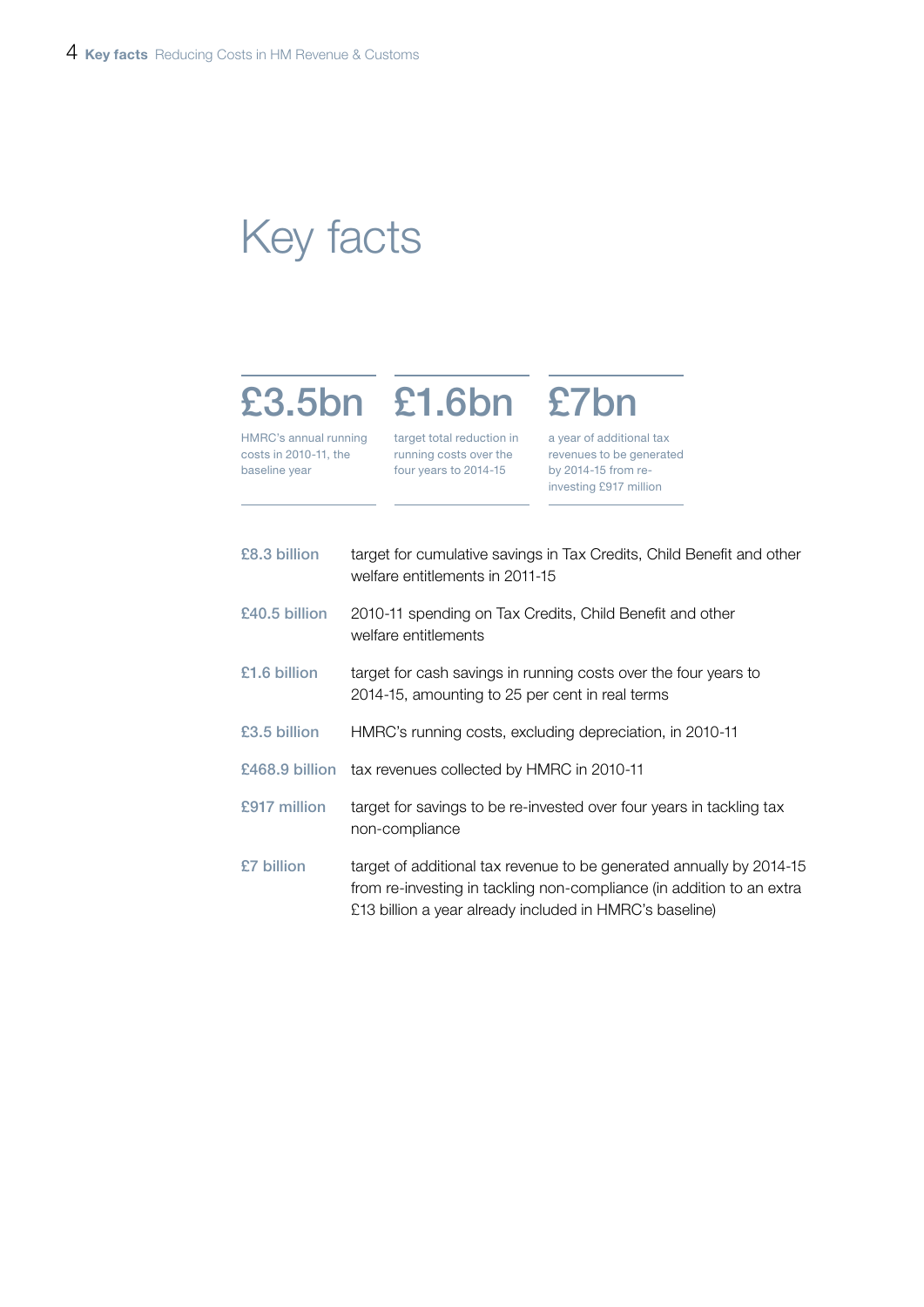## **Summary**

1 Reducing the budget deficit is a Government priority. The 2010 Spending Review announced significant spending reductions across government. HM Revenue & Customs (HMRC) will contribute to reducing the budget deficit in two ways: by spending less and increasing tax revenues. In 2010-11 it spent £3.5 billion in running costs and £40 billion mainly on Tax Credits and Child Benefit, and it raised £469 billion in tax revenues.

2 HMRC aims to create a more efficient, flexible and effective tax administration that focuses on customer needs. It has committed to reducing running costs by 25 per cent in real terms by 2014-15, which amounts to cumulative cash savings of £1.6 billion (Figure 3 on page 14). Over this period, HMRC will re-invest £917 million of these savings to tackle tax evasion and avoidance and bring in additional tax revenues of £7 billion a year by 2014-15. HMRC is also required to reduce expenditure on Child Benefit and Tax Credits by £8.3 billion over the period. Its other main priorities are to reduce tax credit error and fraud by £2 billion a year; stabilise its National Insurance and PAYE Service; and reform the PAYE system.

3 Securing value for money from cost reductions involves more than just implementing planned cuts. Uniform top slicing of budgets or indiscriminate cost-cutting can leave an organisation at risk of building up higher costs in future. Expenditure cuts can generate long term efficiency savings only through fundamental reform of existing practices, such as restructuring an organisation to focus more tightly on service delivery, and by changing behaviours to raise awareness of the need for cost control.

4 This is one of a series of National Audit Office reports on how government departments are implementing their cost reductions and we expect to report at regular intervals over the Spending Review period. The first was on the Department for Work and Pensions. This report sets out HMRC's cost reduction proposals within its wider change programme (Part One); assesses HMRC's approach to identifying and assessing cost reduction measures (Part Two); and examines HMRC's plans for implementing cost reductions (Part Three). Our examination is based on the Department's plans at May 2011. Appendix One summarises our audit methodology.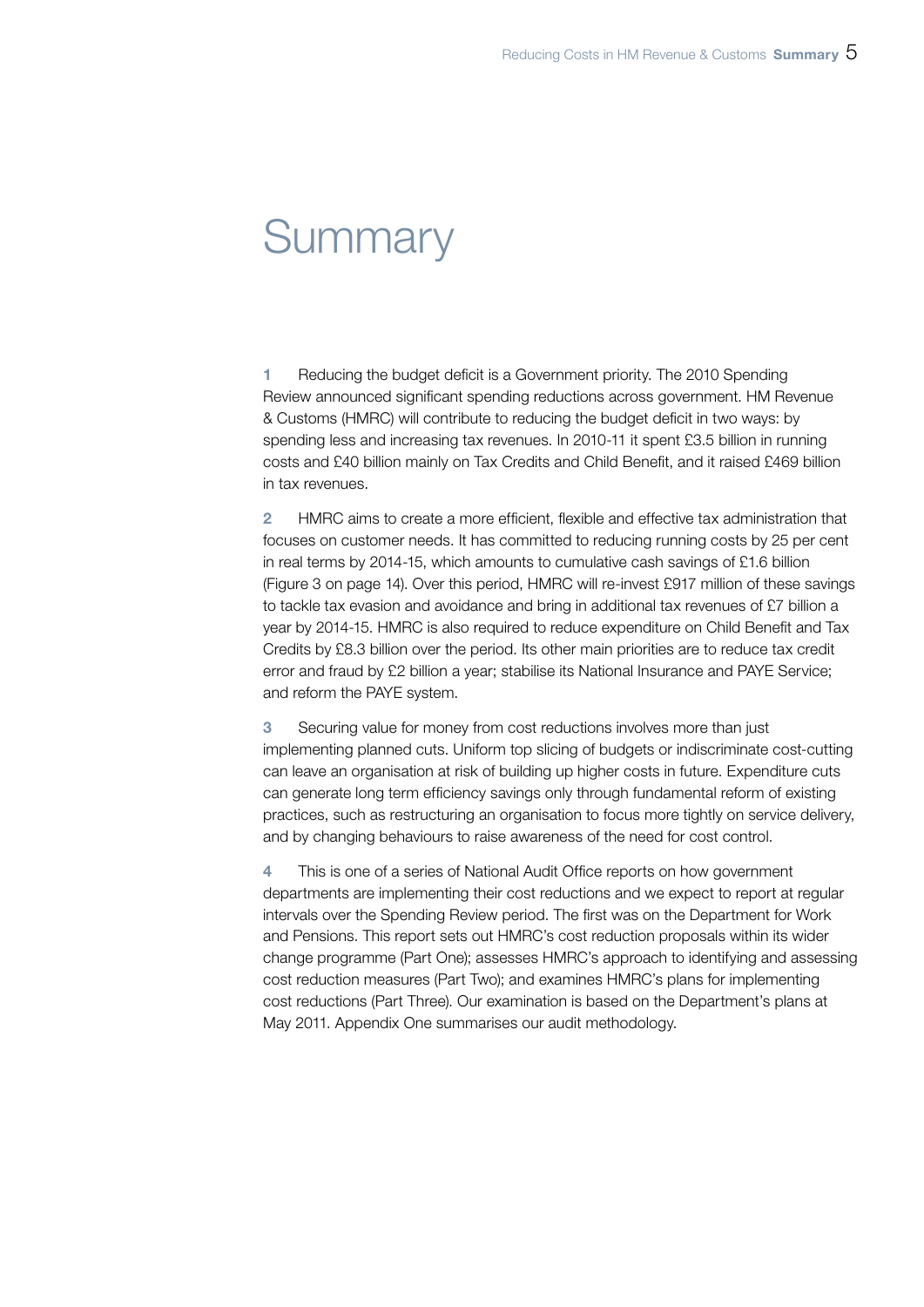5 This report is also part of a wider programme of audit we conduct on HMRC. The programme includes our annual audit of HMRC's accounts and examination of its systems for assessing and collecting taxes, and value for money studies and other work either across government or focusing on the Department. In devising our programme we have regard to the NAO's three strategic themes of cost-effective service delivery, financial management and informed government. Recognising the Department's challenge of creating a more efficient, flexible and effective tax administration, we seek to provide objective insight on how HMRC is:

- transforming its performance and improving compliance among taxpayers and benefit and tax credit claimants using its customer-centric approach; and
- achieving value for money by delivering a lower sustainable cost base while increasing revenues.

6 In undertaking this study, we took account of this broader programme of work, including our validation of HMRC's Spending Review 2007 efficiency savings, and our reports on HMRC's PaceSetter programme to improve business operations and on the Department's accounts.

## Key findings

#### Cost reduction within a broader vision of strategic change

7 The first stage to achieving large scale cost reductions is to define a target operating model that is, in effect, a vision of how an organisation will look in the future given its objectives. Such a model should be refined through regular iteration as the analysis of information develops. By drawing on an analysis of the cost and value of existing activities and comparing these to the model, an organisation can then start to prioritise where it uses its resources and identify those areas to be trimmed.

8 HMRC established a clear vision for the Spending Review period but has not yet developed a sufficiently defined operating model. Its vision – to become more efficient, more flexible in dealing with customers and more effective in collecting tax revenues – set the context for the Spending Review settlement. HMRC also used its customer-centric strategy as a framework for assessing its proposals. In developing its plans, it specified operational priorities; tax revenue targets; and levels of business performance and customer service in some areas, such as PAYE, and dealing with calls and correspondence from customers. Much of its focus was on the impact of reducing costs on its ability to collect tax revenues, reflecting the key role of maximising tax revenues in reducing the budget deficit. HMRC has since developed a performance framework which defines expectations for some indicators in 2011-12. It has not though assessed or quantified the desired increase in levels of customer compliance, and how that might affect its cost base. Analysis of intended business performance and levels of customer compliance would provide a basis for assessing the overall cost base needed, and a framework for evaluating the changes that are needed.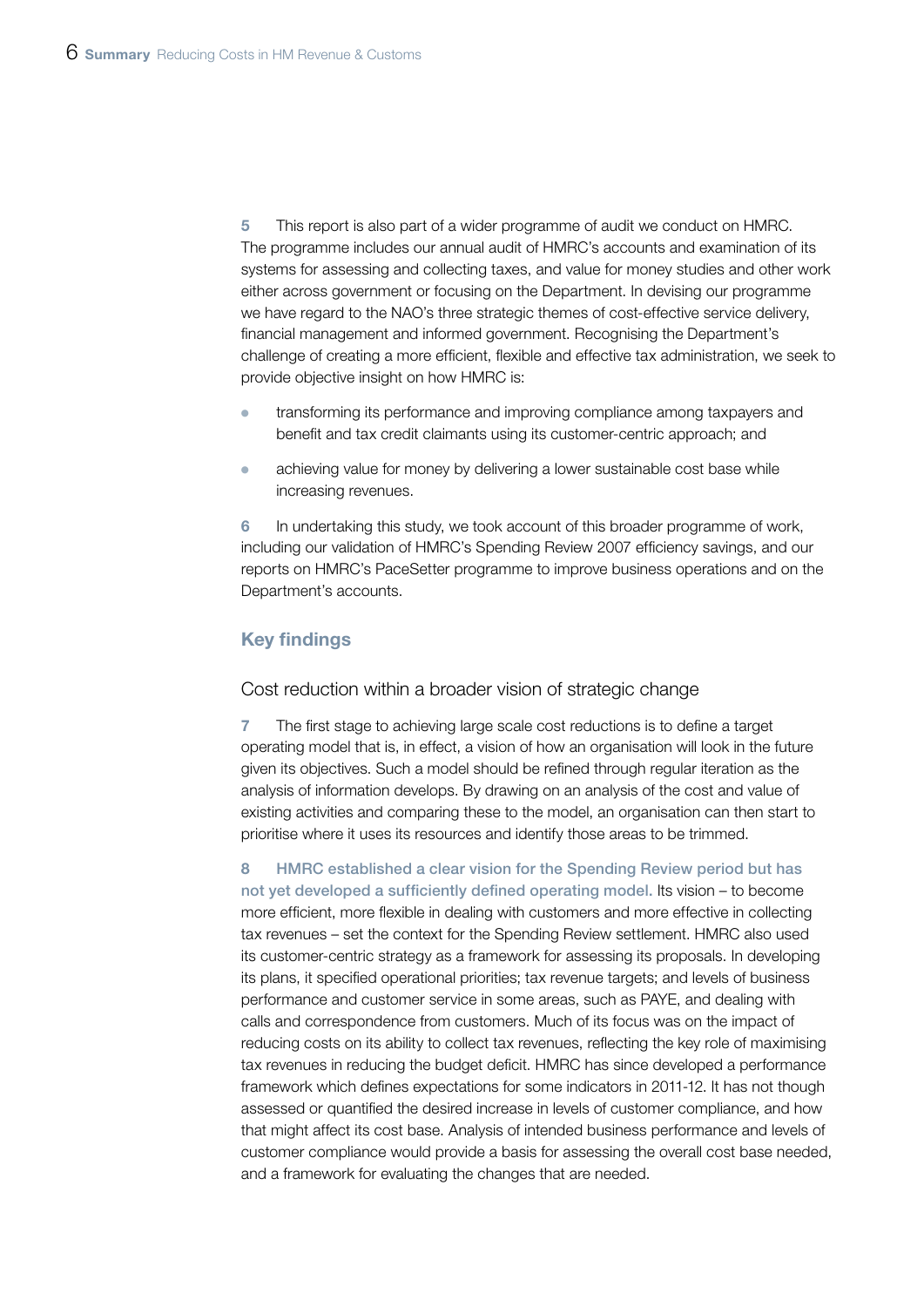9 HMRC's cost reduction measures and Change Programme involve wide ranging changes that, taken together, carry significant risks. HMRC has reported savings of some £1.4 billion since 2005. It now plans to implement 54 change projects, of which 24 are intended to reduce running costs by £964 million over four years. It is seeking to deliver further cost reductions of £647 million through savings in the provision of IT services, improvements in productivity, reduced sickness absence and headcount reductions by business areas. The size and shape of HMRC will change substantially as it reduces staff numbers by 10,000; redeploys, retrains and recruits 9,000 staff; significantly reduces the number of offices; re-organises corporate services; and implements major changes in approach in the Enforcement and Compliance and Personal Tax business areas. Its recent experience of implementing the new PAYE system emphasises the importance of robust strategies to mitigate the risks.

#### Understanding costs and value

10 Identifying and prioritising cost reductions requires a detailed knowledge of where costs are being incurred, the factors driving costs and the value of activities. Departments should have a good understanding of the distribution and profile of costs and the links between costs and the delivery of value. Information on business costs enables rational choices about what to stop, what to change and what to continue. Without this information, cost reductions are less likely to lead to efficiency savings.

11 In assessing potential cost reductions, HMRC had good information on the different costs it incurs, but had a limited understanding of the link between the cost and value of its activities. HMRC undertook a systematic approach to identifying cost reductions, drawing upon previous experience and work with the Cabinet Office to benchmark its costs. It had a good understanding of staff, estates and IT costs, and Corporate Services had good unit cost information, for example on IT. However, HMRC had limited information on the cost of its end to end processes, the cost of servicing different customer groups, and on the links between costs and value, which restricted its ability to assess long term efficiency gains. HMRC is improving its data on the cost of key activities and customer interactions, and has introduced a requirement for teams to assess whether savings are affecting operational performance.

12 HMRC's cost reduction proposals involve much uncertainty. It is preparing full business cases for the 24 projects to deliver £964 million of running cost reductions. This will enable HMRC to refine its estimates of the funding needed and the potential savings, and build greater confidence in the planned level of reductions. Further, some of the assumptions that underpin proposed savings of £412 million have not been fully tested, including planned reductions in sickness absence and the roll out of the PaceSetter programme. Our July 2011 report found that while the PaceSetter programme had led to some improvements in efficiency, the extent of these was not clear.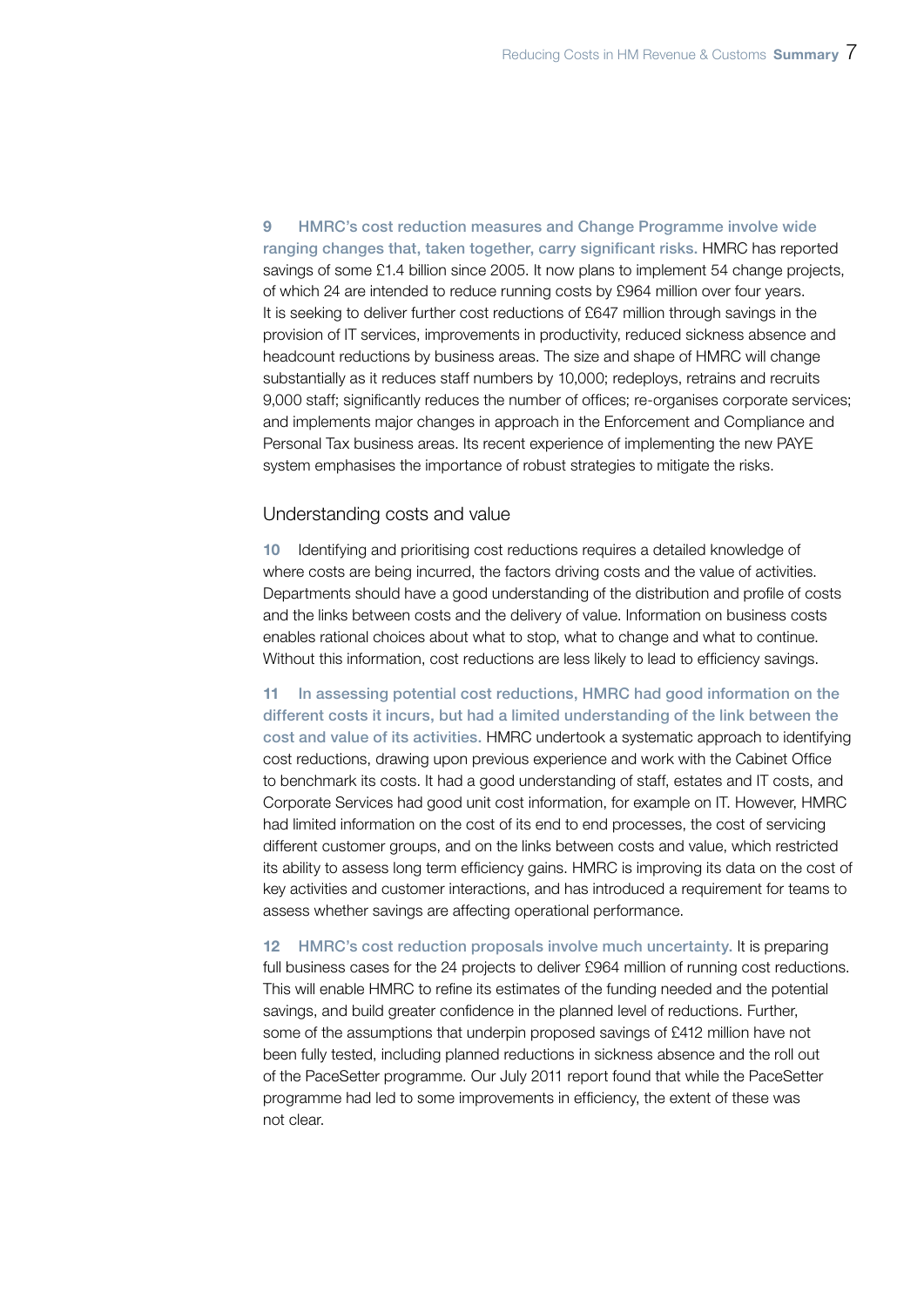13 There is no contingency in HMRC's cost reduction plans. HMRC has developed plans that meet its cost reduction target but has made no allowance for under-delivery or slippage, and currently has no reserve of proposals on which to draw. It will be crucial, therefore, that HMRC delivers the expected trajectory of savings. HMRC expects business areas to live within their annual budgets while maintaining performance and has also developed governance arrangements to identify early signs of under-delivery. While it can point to its past performance in reducing costs, there remains the risk that measures to compensate for any shortfall could involve shortterm non-sustainable cost reductions that could have an adverse impact on customer experience or business performance.

#### Delivering cost reductions

14 By following a step-by-step process of change, an organisation should be able to restructure its activities without disrupting ongoing service delivery. A change programme will typically involve a suite of projects and initiatives to re-structure existing processes, a communications strategy to convince and assure staff of the need for change, and a measurement system to monitor progress and evaluate impact.

15 HMRC has established comprehensive governance arrangements to deliver cost reductions; recognised the need to improve staff engagement; and is developing information to monitor progress. It has established a central team and programme management infrastructure; assigned responsibilities for delivery across business areas; and is developing a wide range of management information to monitor progress and identify early signs of slippage or under-delivery. HMRC has also developed plans to improve staff engagement and a communications strategy to keep staff informed of the changes taking place.

16 HMRC has begun to implement its cost reduction proposals. 2011-12 is a crucial year when HMRC is planning to spend £136 million (43 per cent of its investment funds for the four years) on implementing cost reduction projects. While it is often effective to spend early in a change programme to achieve greater benefits later, it carries a risk because HMRC does not expect full business cases for all projects to be ready until late summer 2011 and it can carry forward each year only limited amounts of any underspending. It has introduced a fast-track process to release funds for some projects in advance of full business case approvals; and started its organisational re-design.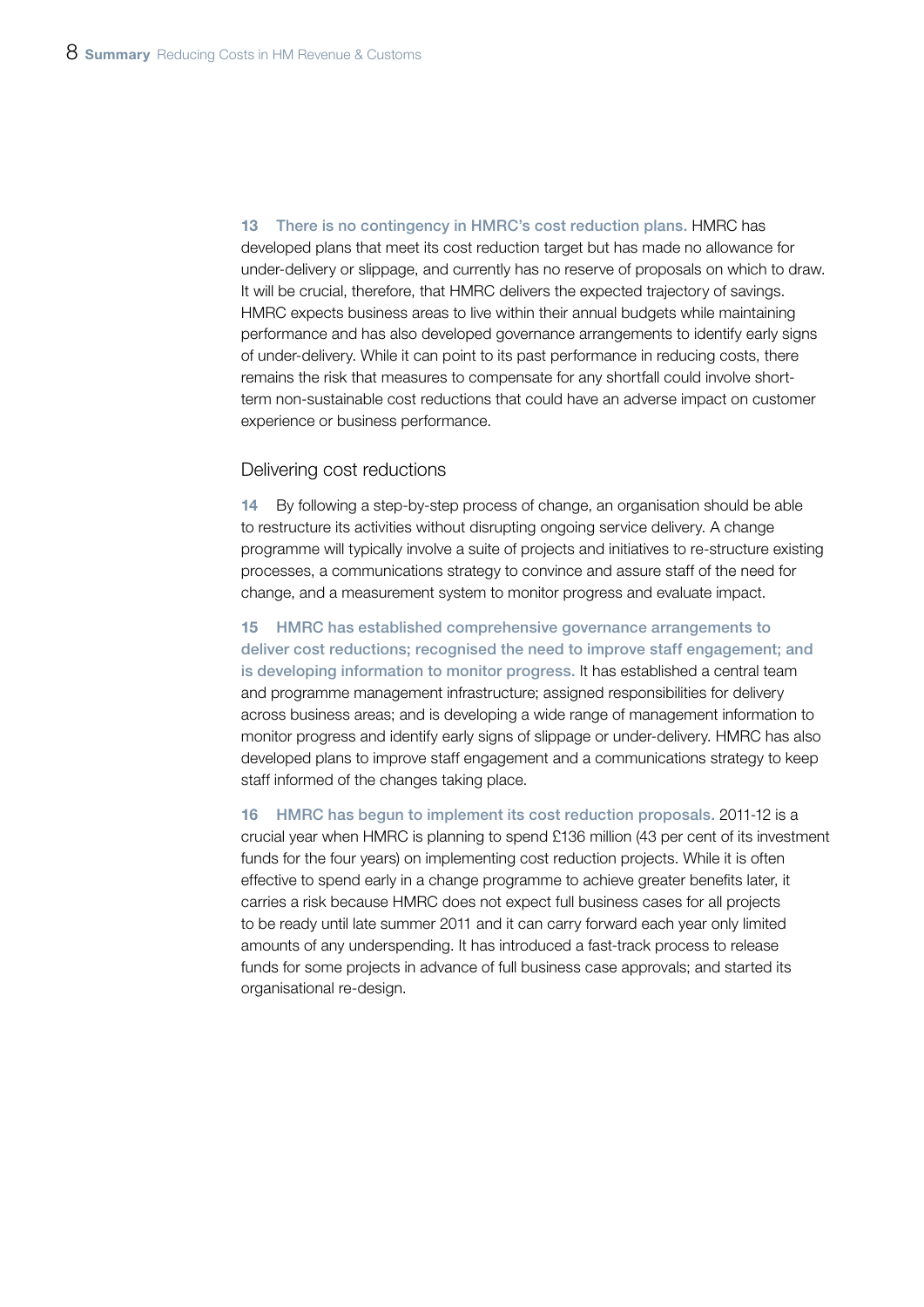17 HMRC recognises the main delivery challenges but has yet to assess the dependencies between projects and the critical path for delivery. It has identified management capacity, staff capability and its flexibility to redeploy staff as factors crucial to delivering its Change Programme. The challenges are most clearly illustrated in the Personal Tax business area, which is introducing significant changes and reducing staff numbers by 34 per cent by 2015. HMRC is developing arrangements to manage these risks, including a portfolio plan and a comprehensive workforce plan to manage staff redeployment. It has not, though, yet fully established the dependencies between projects and the critical path for delivering cost reductions and the wider Change Programme.

### Conclusion on value for money

18 HMRC faces a significant challenge in reducing running costs by £1.6 billion over the next four years, at the same time as reducing welfare payments by £8.3 billion, increasing tax revenues and improving customer service. Delivering these commitments requires a clear vision; a good understanding of cost drivers; and a coherent and well informed plan. HMRC has established a clear vision for 2015 but it has not sufficiently defined the business performance and customer service it intends to achieve. While it knows its main running costs, it does not have a good understanding of the link between costs and value, and there is uncertainty and a lack of contingency in its cost reduction plans. It has put in place many of the necessary arrangements for delivering its cost reductions, although it has yet to develop a full understanding of the dependencies between projects and the critical delivery path. It is important that HMRC addresses these gaps to create the conditions to achieve value for money over the next four years.

## Recommendations

19 Our recommendations are designed to help HMRC secure value for money in achieving its cost reduction commitments.

Cost reduction within a broader vision of strategic change

a HMRC has not yet developed a detailed operating model needed to support its vision. In defining how to achieve its vision, HMRC should extend its Performance Framework to define its expectations for all performance indicators up to 2015. This would include assessing the potential for reducing costs and increasing revenue from a positive shift in customer compliance and improvements in business performance; for example, in the accuracy of processing. In the interim, business areas should define models of how they will operate in the future.